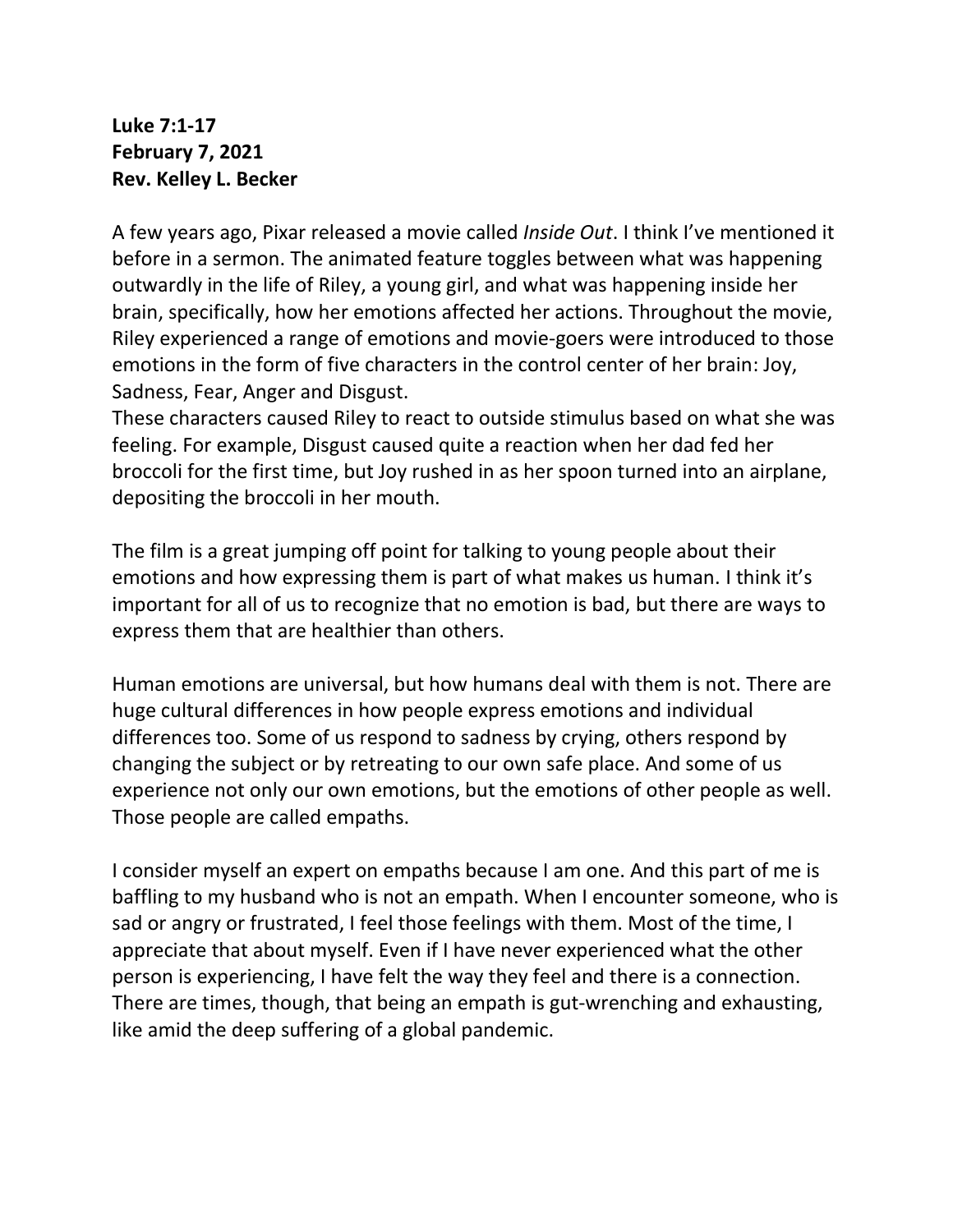Included in today's text, are two miracle stories. Both stories tell of Jesus' encounter with people who were experiencing deep suffering. This is Luke 7:1- 17:

7 After Jesus had finished all his sayings in the hearing of the people, he entered Capernaum. <sup>2</sup> A centurion there had a slave whom he valued highly, and who was ill and close to death.  $3$  When he heard about Jesus, he sent some Jewish elders to him, asking him to come and heal his slave.  $4$  When they came to Jesus, they appealed to him earnestly, saying, "He is worthy of having you do this for him, <sup>5</sup> for he loves our people, and it is he who built our synagogue for us." <sup>6</sup> And Jesus went with them, but when he was not far from the house, the centurion sent friends to say to him, "Lord, do not trouble yourself, for I am not worthy to have you come under my roof; <sup>7</sup> therefore I did not presume to come to you. But only speak the word, and let my servant be healed. <sup>8</sup> For I also am a man set under authority, with soldiers under me; and I say to one, 'Go,' and he goes, and to another, 'Come,' and he comes, and to my slave, 'Do this,' and the slave does it."  $9$  When Jesus heard this he was amazed at him, and turning to the crowd that followed him, he said, "I tell you, not even in Israel have I found such faith."  $10$  When those who had been sent returned to the house, they found the slave in good health.

 $11$  Soon afterwards he went to a town called Nain, and his disciples and a large crowd went with him. <sup>12</sup> As he approached the gate of the town, a man who had died was being carried out. He was his mother's only son, and she was a widow; and with her was a large crowd from the town.  $13$  When the Lord saw her, he had compassion for her and said to her, "Do not weep." <sup>14</sup> Then he came forward and touched the frame where the body rested, and the bearers stood still. And he said, "Young man, I say to you, rise!"  $15$  The dead man sat up and began to speak, and Jesus gave him to his mother. <sup>16</sup> Fear seized all of them; and they glorified God, saying, "A great prophet has risen among us!" and "God has looked favorably on his people!" <sup>17</sup> This word about him spread throughout Judea and all the surrounding country.

These are not the first miracles recorded by the author of the Gospel of Luke. In the Lukan narrative up to this point, Jesus had already performed exorcisms, cursed diseases, cleansed a leper, and healed a paralytic.

Now, here we are with two healing stories side by side, one in Capernaum and the other in Nain. You may remember a couple weeks ago, when I preached on the miraculous catch of fish as Jesus called his first disciples, I said they the gospel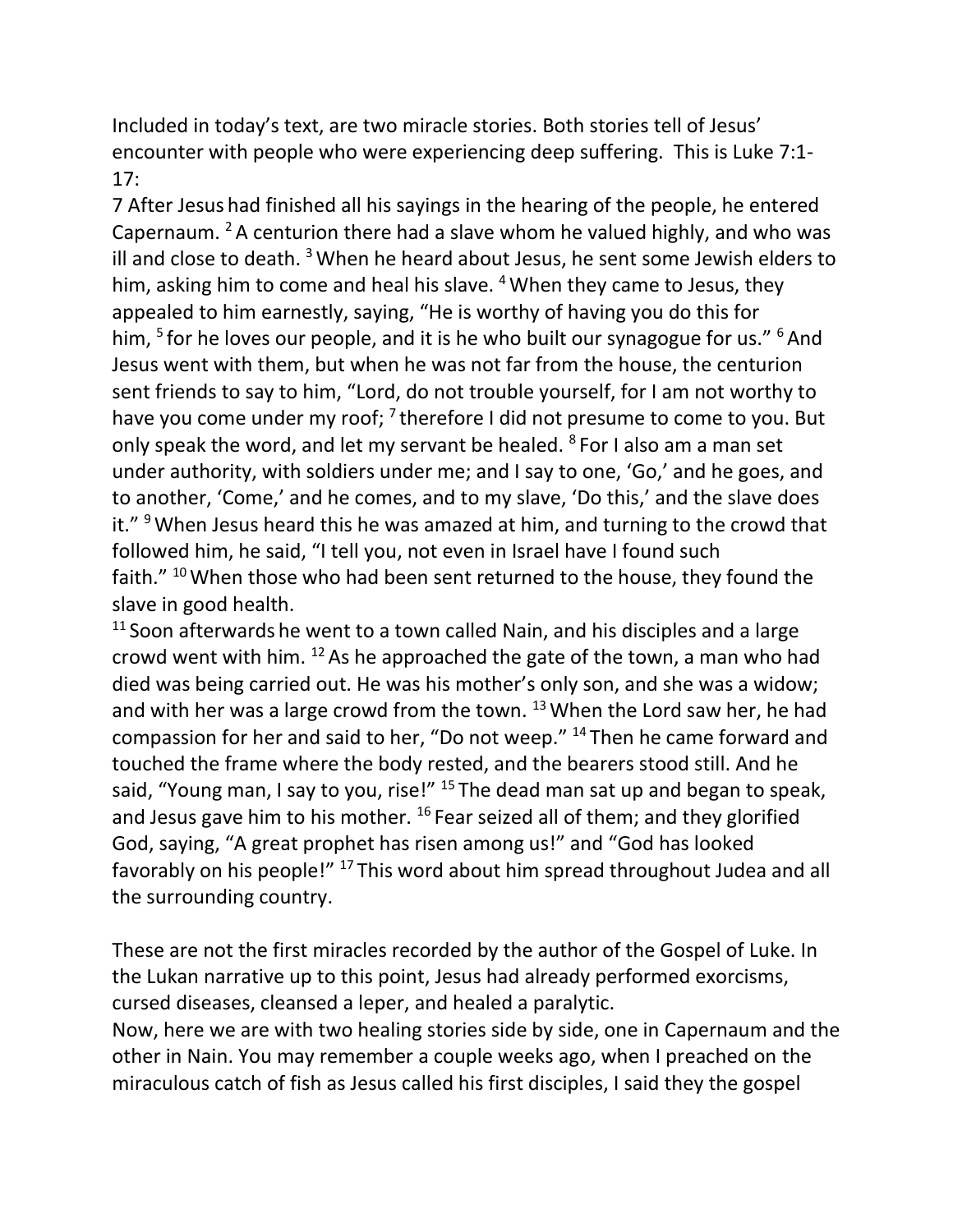authors use miracles to teach us something about God and something about Jesus' mission.

That is true of these miracle stories and that Luke put these stories side-by-side in his narrative gives us a clue that each story helps us interpret the other, so let's compare them.

The first story introduces us to a Roman centurion. He was a man with significant wealth, power, and privilege, which seems to have included owning slaves. And because a slave is part of this story, I have to say this: Slavery was part of the first century Roman Empire, just as it has been part of many cultures, in many places and times, the United States. All of us, but especially our Black siblings, continue to be affected by the sin of slavery. Never, in the history of history has God ever condoned slavery. If has never been okay to enslave another human. The fact that today's story has Jesus healing a slave and restoring him to slavery is problematic. Why didn't Jesus liberate him too? When I brought this up in a clergy group this week, there was wide disagreement. Mostly, people didn't want to question Jesus' actions. Well, Jesus doesn't get a free pass from me. I think we can't gloss over the fact that slavery has always been wrong and I don't think there is anything wrong with thinking about the fact that the slave in this story needed healing and liberation. And he didn't get them both. But he did receive healing.

So…the first story introduced us to a Roman centurion. He was a man with significant wealth, power, privilege. In the second story, there was a widow. Widows are women, usually with no wealth, no power, and no privilege. The centurion sent Jewish elders to advocate on his behalf, to ask Jesus to heal the slave. The widow was accompanied by a large crowd of people, but Jesus initiated the healing on his own. The centurion spoke and people did what he said…the Jewish elders and then his friends were both dispatched to Jesus. The widow never said a word. The slave was very sick and was healed from a distance. The widow's son was dead and was healed through Jesus touch of the frame carrying the body. Jesus was amazed at the centurion's faith saying, "I tell you, not even in Israel have I found such faith." No mention is made of the widow's faith at all.

Looking at these stories together tells us something about Jesus' mission; the kindom of God is for all kinds of people. It is not confined by gender, culture, wealth, power, privilege, or even by faith. Sometimes we get the idea that healing is dependent on a person's faith or the faith of the ones praying or advocating on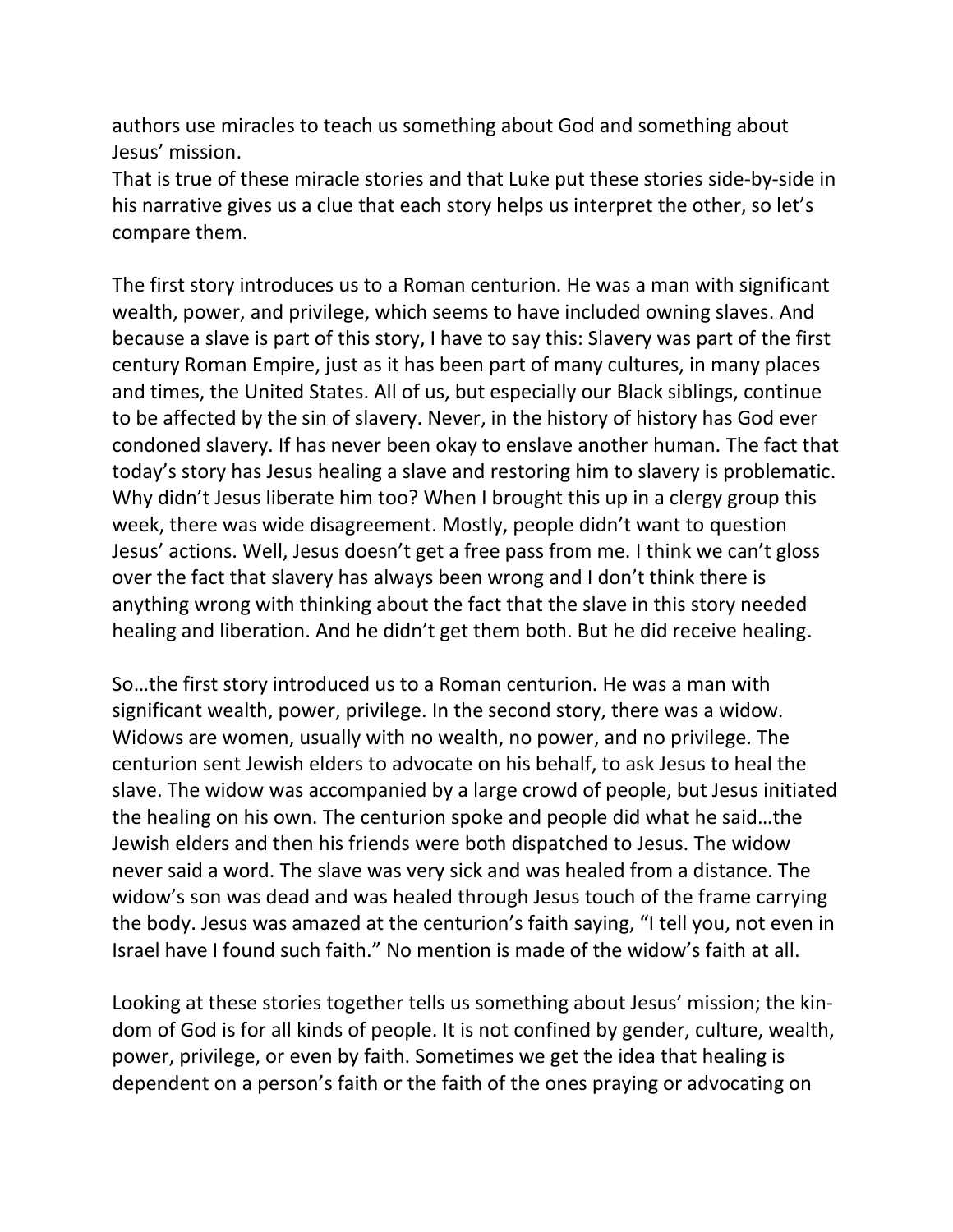their behalf. Even later on in Luke, Jesus heals ten lepers and says to them, "Get up and go on your way; your faith has made you well." The problem with that is: that's not how it works in real life. Faithful people sometimes die way too soon. People we love something sometimes die, even after we have prayed for them, especially right now in a world where COVID-19 has caused more than 2.2 million deaths.

In our world, systemic injustice, poverty, underlying health conditions and age have a lot to do with who heals from COVID-19 and who does not. Death is mysterious. Who lives and who dies is not a certainty and cannot be predicted by the depth of someone's faith or lack of faith in any god. These stories from Luke highlight that for us because you better believe there were other widows burying their sons in Galilee in Jesus' day. They just didn't get lucky enough to run into Jesus on the street in the middle of the funeral procession. There were other sick people in Capernaum, probably other sick slaves, yet the centurion's slave was healed. And more than 2000 years later, in a world where medical advances are incredible, not everyone recovers: illness and healing and death still hold deep mystery. People die. We all die. So, while we are here, we are called to live, and to try to reflect who God is and what the kin-dom of God is like through our lives.

And this brings me to what these two stories set side-by-side teach us about God. Jesus' response to the deep suffering in both stories reflects God's deep, unwavering, compassion. The word compassion literally means, "suffering with." I talked earlier about empathy. Compassion is related to empathy in that empathy is our attempt to feel how others feel. Compassion goes one step farther. Compassion enters into the suffering of another person and creates the desire within us to help ease that suffering.

Catholic priest and theologian Henri Nouwen said it well when he wrote, "Compassion means going directly to those people and places where suffering is most acute and building a home there. God's compassion is total, absolute, unconditional, without reservation."

(Henri Nouwen, *Compassion: A Reflection on the Christian Life*, Doubleday, 1982, 27.)

If we want to reflect God into this world, we have to be compassionate. But you and I both know, compassion is hard. For me, it's not hard to enter into another person's suffering. That comes pretty easily, almost automatically for me.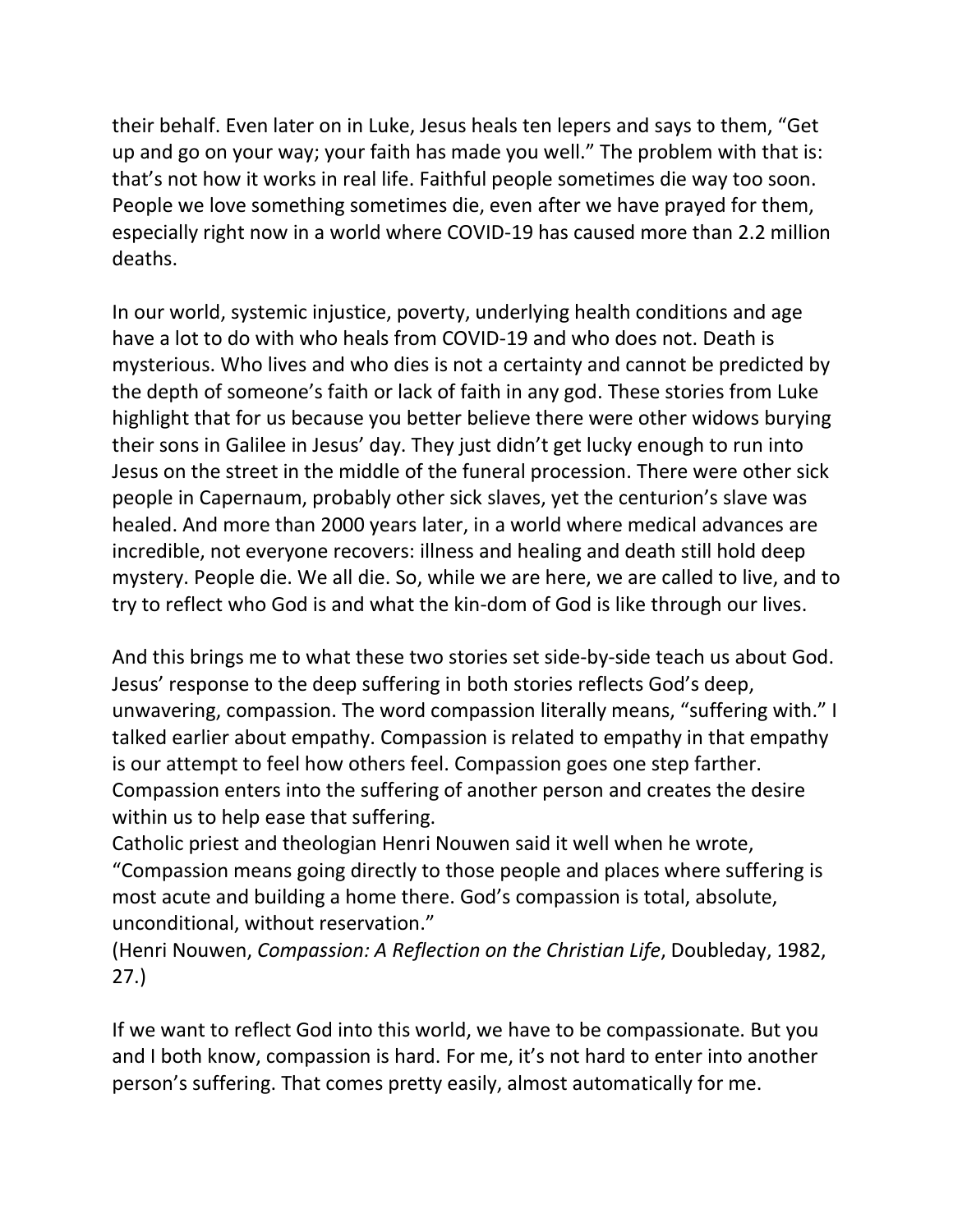Compassion is hard because so often we reach a dead end when it comes to easing someone's suffering, but compassion doesn't stop at a dead end. And that is why compassion is hard, it's hard on our hearts.

Thursday afternoon I was gathering my things to leave the church for the day. I went to the kitchen to wash a few dishes and I heard the church phone ring, but by the time I got to the office, it had stopped. I went back to the kitchen, finished up and went into my office to put my coat on. As I was picking up my briefcase and phone, I realized I had missed a phone call. I listened to the voicemail. It was someone I didn't know. She was crying and asked me to call her back. I called her back right away and reached her, still crying. She told me her name and said she and her husband were staying at a motel in Bartlesville. They had a house fire, her husband was out of work, and she had just been tested for COVID because she has symptoms. It was about 4:45pm. She told me if she didn't find the money to pay for the motel, they had to leave at 5:00pm and they had nowhere to go.

I asked her if she had tried all the usual organizations I try to connect people to and she said she had. And I know from past experience, 4:45 pm is not a good time to get a hold of anyone anywhere. I asked her if I could make a couple of phone calls and call her back. So, I called a friend who is a social worker and I called the front desk of the motel. All I learned was that I was right, there was no place else to call for help and the woman was right, the motel was planning to have them leave in a few minutes.

I had two choices, I could pay for the room or I could tell her there was nothing I could do to help. It was a familiar place to be. I've been there before. It makes me physically sick. I couldn't even suggest a shelter in Tulsa because there was the potential that she was COVID positive. And no matter what I did for that one night, tomorrow was coming and she would be right back in the same place.

I paid for two nights in the motel, Thursday and Friday. And Friday I connected with Rev. Ray Hickman at Good Shepherd Presbyterian Church and our two churches split the cost of the motel for the next week. I took the couple groceries on Saturday when I went to pay for the room. The woman told me she had called dozens of churches on Thursday and I was the only minister who called her back. On some level, I get it. It would be much easier to delete the voicemail or decide to return the call later. Compassion is hard. It's hard because you can't turn it off.